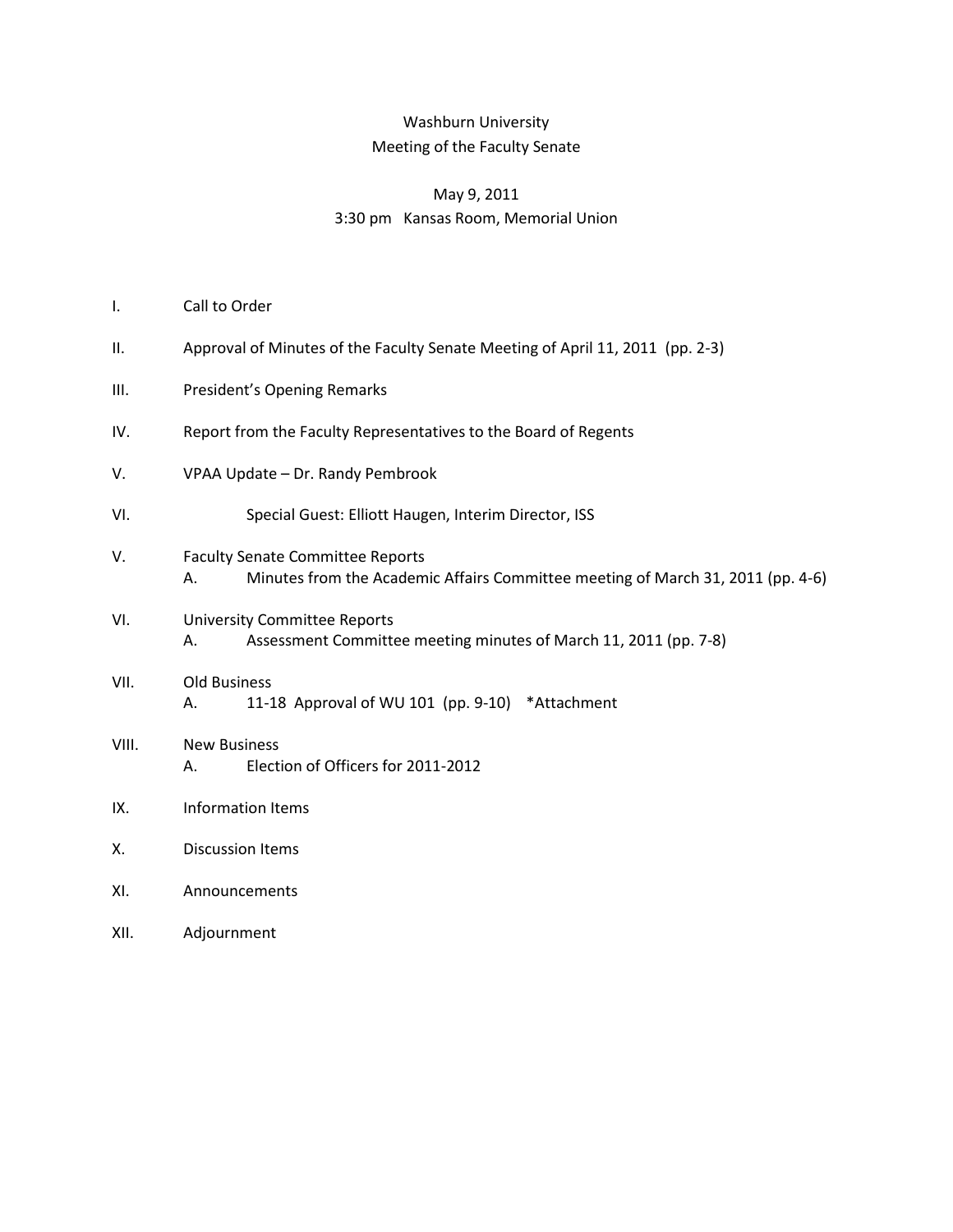### **Faculty Senate Washburn University**

### *Minutes of April 11, 2011 Kansas Room, Memorial Union*

Present: Arterburn, Barker, Bird, Blank, Croucher, Dodge, Edwards, Fry, Gabelmann, Griffin, Jacobs, Janzen,Kelly, Kowalski, Lunte, Mazachek, Melick, Menzie, Pilgram, Rich, Roach, Routsong, Sharafy, Shaver, Wagner, Weigand, Wohl

- I. The meeting of the Faculty Senate was called to order at 3:32 PM. Russ Jacobs presiding.
- II. The minutes of the Faculty Senate meeting of March 14, 2011 were approved.
- III. President's Opening Remarks.

The President reported that a recommendation had been received from a representative to discuss a proposal for "fairness first" funding, should the University received a budget cut as proposed by the State of Kansas. After discussion, it was forwarded to the FAC for discussion.

## IV. Report from the Faculty Representatives to the Board of Regents Jacobs reported that the BoR has not meet since the last meeting. They will meet again on April 22. The BoR budget activity seems to be on hold until final budget numbers have been set for WU.

- V. Faculty Senate Committee Reports
	- A. Faculty Affairs Committee Minutes of March 7, 2011 were approved.
	- B. Academic Affairs Committee Minutes of February 24, 2011 were approved.
	- C. Academic Affairs Committee Minutes of March 10, 2011 were approved.
	- D. A brief report from the Electoral Committee reported that the at-large election has been completed and Steve Angel was elected. Divisions and schools are continuing their elections for 2011-2012 . Senators were reminded to have personnel submit names as soon as possible to the FS secretary.

E.

- VI. University Committee Minutes
	- A. Minutes of the Assessment Committee meeting of February 11. 2011 were accepted.
	- B. Minutes of the Interdisciplinary Committee meeting of March 10, 2011 were accepted.
	- C. Minutes of the International Education Committee meeting of November 18, 2010 were accepted.
	- D. Minutes of the International Education Committee meeting of February 24, 2011 were accepted.
	- E. Minutes of the International Education Committee meeting of March 31, 2011 were accepted.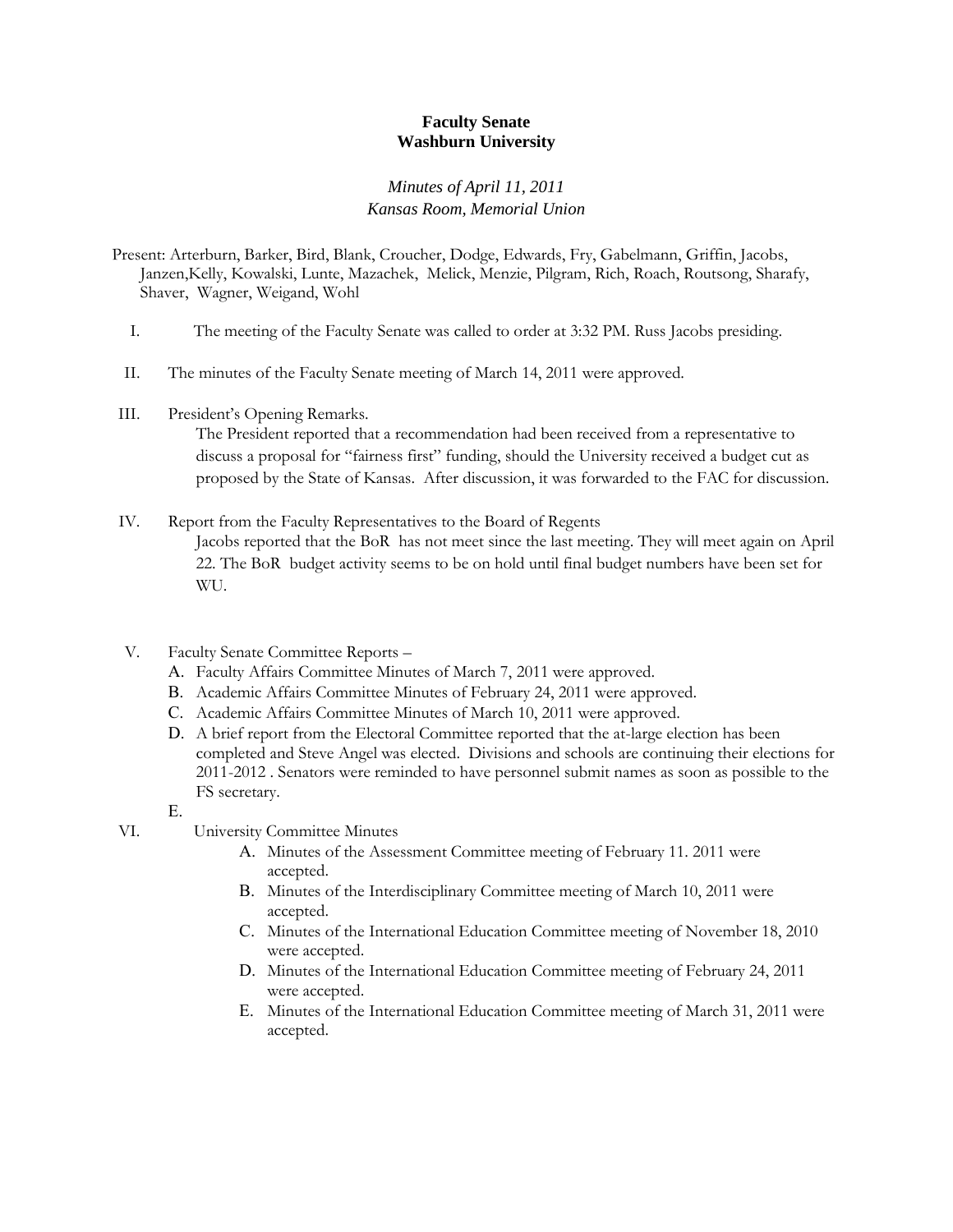#### VII. Old Business. –

- A. 11-11 Change to the Board of Student Media Constitution Passed
- *B.* 11-12 IS 171 Proposal Passed with the following modification: ADDED: *No more than four (4) credit hours of IS 170-174 can be earned by a student.*
- C.11-13 IS 172 Proposal After discussion about topic specific research projects, the proposal was amended by the following: REWRITTEN: Line Three of Course Description **from**: *This course is ideal for students who are interested in designing a research plan for publication* **to**: *This course is ideal for students that are interested in tools and skills that facilitate development of an upper-level research plan.* The proposal was also amended to add the following restriction: *No more than four (4) credit hours of IS 170-174 can be earned by a student.* After a successful motion to close debate, the proposal as amended passed.
- *D.* 11-14 IS 173 Proposal Passed with modification: ADDED: *No more than four (4) credit hours of IS 170-174 can be earned by a student.*
- *E.* 11- 15 IS 174 Proposal Passed with modification: ADDED*: No more than four (4) credit hours of IS 170-174 can be earned by a student.*
- F. 11-16 Baccalaureate Credit Hour Revisions Passed
- G. 11-17 Online Curriculum Approval Passed
- VIII. New Business No new business was reported.
- IX. Information Items
	- A. Reminder that Apeiron is April 22.
	- B. Reminder to read the IT Task Force report that was sent out for comment.
- X. Discussion Items: No discussion items
- XI. Announcements: Next meeting is May 11. New members will join the FS at the end of old business and elect officers for next year
- XII. Adjournment: The meeting was adjourned at 4:57 pm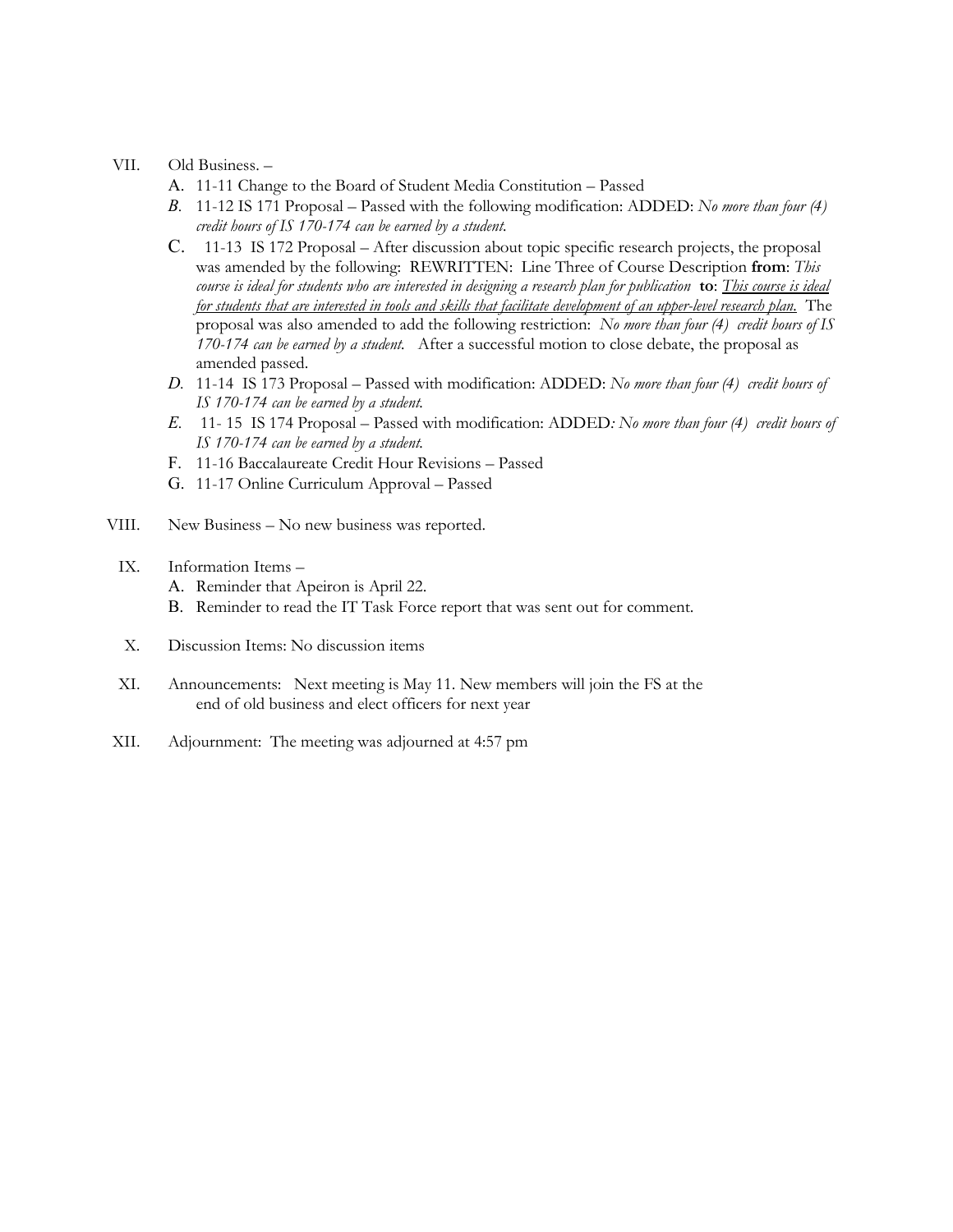# **Academic Affairs Committee Meeting March 31, 2011 Meeting Notes**

Committee members in attendance Paul Byrne Becky Dodge Cal Melick Kathy Menzie (Chair) Kanalis Ockree Randy Pembrook (ex officio) Mary Sheldon Linda Croucher

Guests: Alan Bearman, Dean of Libraries (By conference phone) Donna LaLonde Nancy Tate, Associate VPAA

Kathy Menzie called the meeting to order.

# **I. Meeting Minutes for February 24 and March 10, 2011**

The meeting minutes for February 24<sup>th</sup> and March 10<sup>th</sup> were sent to the committee members for their review prior to the meeting.

The motion was made and carried to approve the minutes with one change in the way a vote was reported for the IS 170 series of courses.

### **II. WU101 Course Proposal**

The WU101 Course Proposal was sent to the committee members for their review prior to the meeting.

The committee discussed the proposal at length with Dr. Bearman, who joined the meeting by conference phone.

The committee had several concerns/questions regarding the proposed course content. The following list contains the committee's suggestions, which were compiled and sent to Dr. Bearman for his response.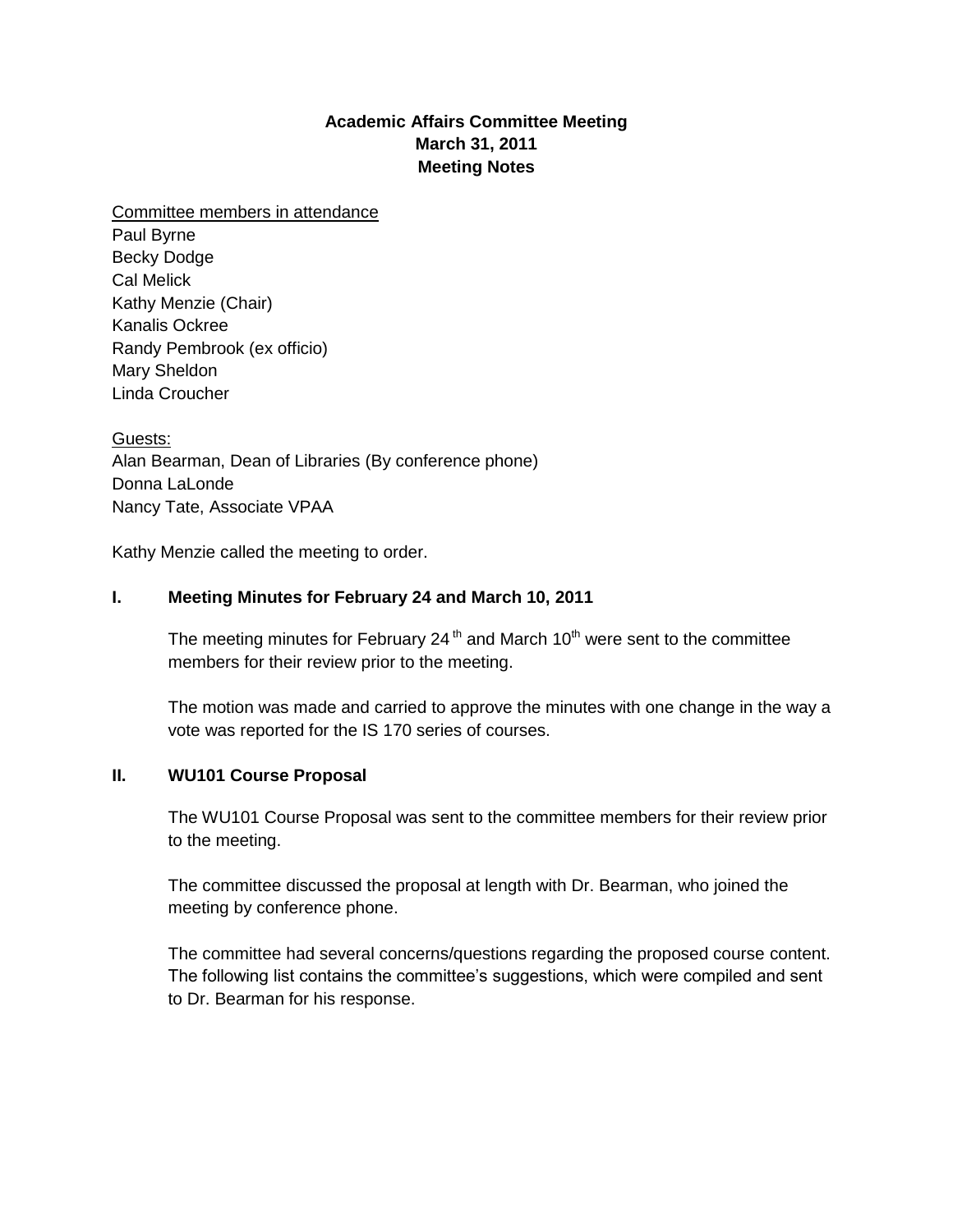# **Committee suggestions regarding WU 101**

You have handed us a draft with many impressive components. We believe WU 101 could be a model for such courses.

## **General suggestions:**

- 1. Revise Course Objectives to reflect assessment. You may use the LOs.
- 2. Indicate your role as editor of the text. Show the title of chapters and the names of faculty for those chapters written by Washburn faculty. If a chapter is not written by a Washburn faculty member, indicate which Washburn faculty member has reviewed and endorsed the chapter. (You do not need to provide all the chapters.)
- 3. Consider revising the Grading Scale, especially pertaining to Attendance and Participation credit.
- 4. Define the FYE Capstone Project.
- 5. Provide an explanation of what happens between the ending of Module 14 on Nov. 21 and the end of the semester.
- 6. Clarify who will be responsible for developing the Student Mentor activities.
- 7. Define who will have ultimate authority within the team, and that person's specific responsibilities as to teaching, daily classroom presence, supervision, and assessment and evaluation of the components of the course.

### **Module suggestions**

Provide more description of the modules:

- 8. Provide a completed module for one of the modules: description of content, book chapter, discussion questions, online component and online quiz component (I am not sure of the correct terms). Essentially we would like to see the materials a student reads and the material the student is supposed to respond to, in class and online.
- 9. Word the Breakout Sessions to clarify what specific academic content is being covered. (e.g. It would be good to expand and clarify classes such as: " Class #14 Breakout Session: Budgeting.")
- 10. Word the Field Trip Sessions to clarify the academic content being covered. Where tours of campus buildings are listed, indicate the academic activity. Where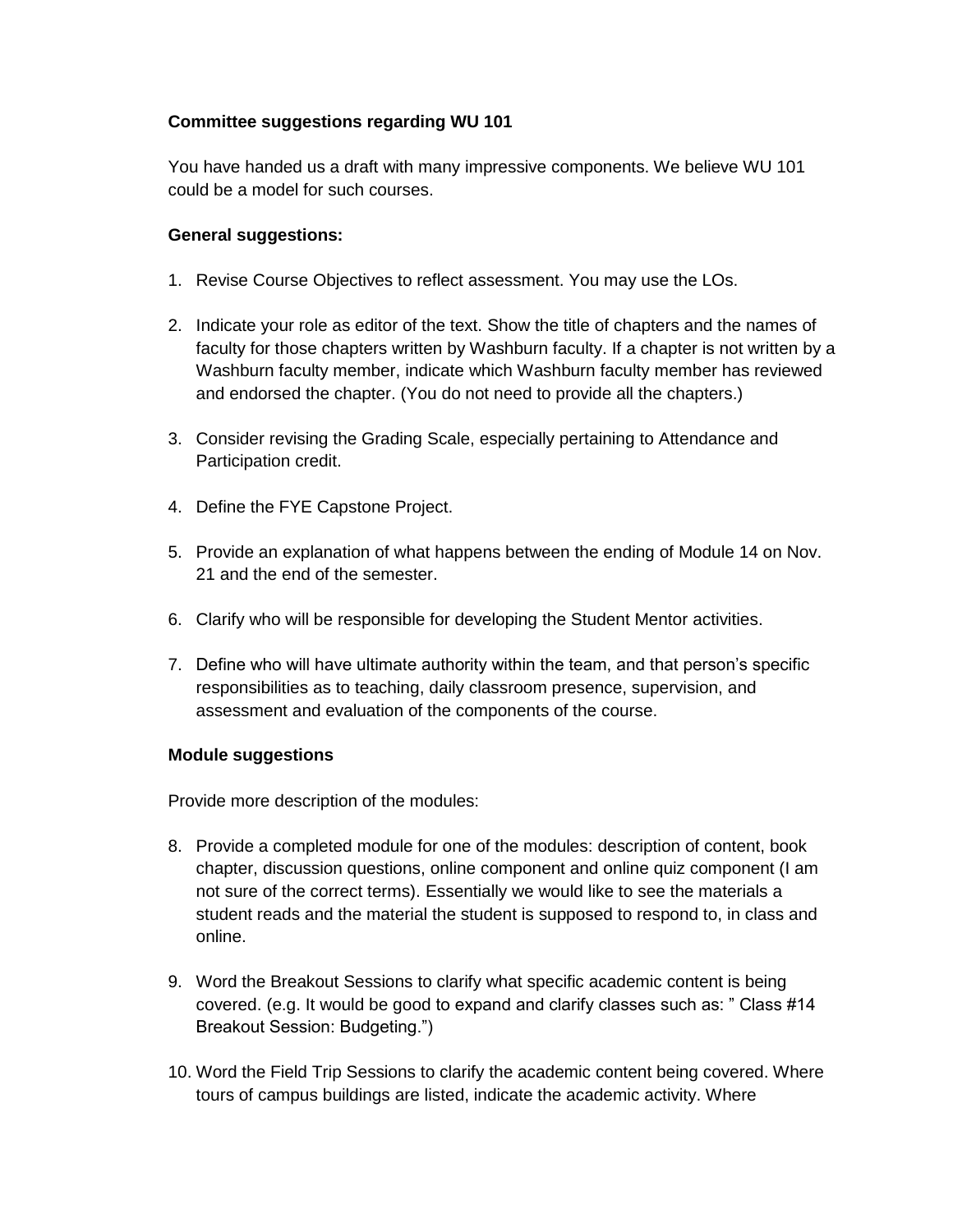discussions are listed, indicate subjects: e.g. Student Mentors will lead small group discussions on \_\_\_\_\_\_\_\_\_\_\_\_\_; or Student Mentors will supervise small group project involving \_\_\_\_\_\_\_\_\_\_\_\_\_\_\_; or Student Mentors will supervise sports-related activities in the SRWC.

The committee requested a response in time for the April 14<sup>th</sup> committee meeting, if possible.

# **Next Meeting:**

Thursday, April 14, 3 pm

Meeting adjourned.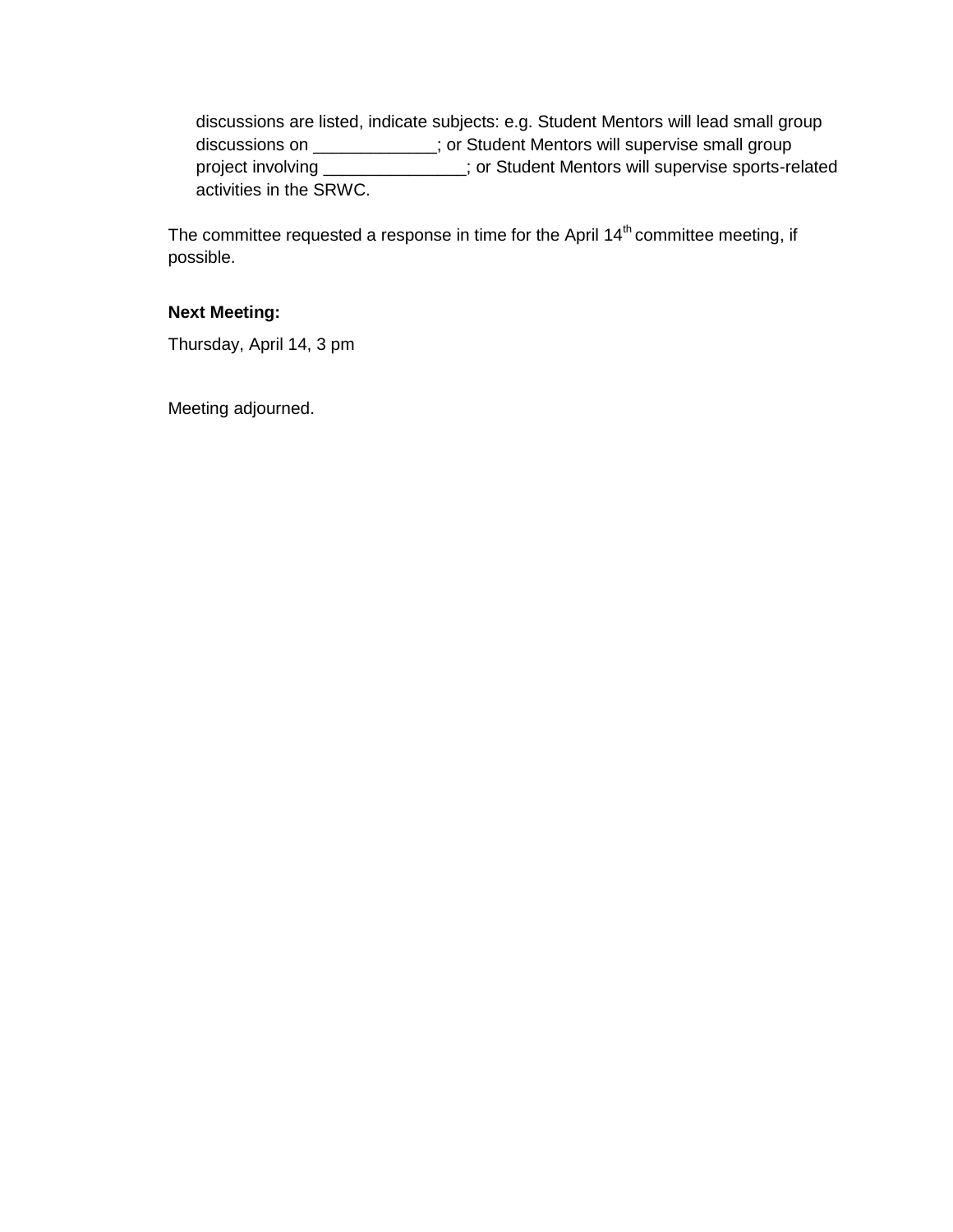### **MINUTES ASSESSMENT COMMITTEE**

Friday, March 11, 2011 - Lincoln Room – 2:00 p.m.

Present: Donna LaLonde (chair), Joanne Altman, Pamela Erickson, Yvette Jenkins, Vickie Kelly, Jay Memmott, Kathy Menzie, Kelley Weber, and CJ Crawford (administrative support). Absent: Nancy Tate, Denise Ottinger, Melodie Christal, Jane Carpenter, Gillian Gabelman, Kandy Ockree, Danny Wade, and Lucas Mullin.

The minutes from February 11 were approved.

### **SPRING WORKSHOP**

Donna said she received positive feedback about the workshop on March 4. The liaisons appreciated the luncheon and having an opportunity to talk in a less structured environment.

She said there may be some confusion about the rubric and asked the committee if it should be changed to make it clearer. After discussion, it was agreed that the rubric is clear, but reviewer comments need to be more descriptive. The committee should look and the rubric and discuss what the categories mean and how the committee rates them. It was suggested that the committee mentors meet with their liaisons to review the rubric, if necessary, prior to the end of the semester.

#### **ANNUAL ASSESSMENT REPORT DEADLINE**

CJ will send an email to all liaisons and department chairs reminding them of the June 30 deadline for annual assessment reports to be posted on the wiki.

#### **PROGRAM REVIEW**

Donna said that Program Review has gone well. Student Life were the first non-academic areas to complete the assessment forms. Academic programs that were up for review this year were Mathematics, BIS, and Nursing.

The feedback loop still needs work to show how data is affecting changes or decisions not to change.

### **FALL WORKSHOP**

After discussion, it was decided to have the fall workshop begin with a luncheon for liaisons and committee members, followed by a more formal presentation where department chairs and other faculty are invited to participate. It was recommended that levels be developed as breakout sessions – one for those who are new to the assessment process and reporting, one for those who are experienced, and one for co-curricular units. The luncheon will begin at 1:00 p.m. and the workshop will be scheduled from 2:00 p.m. to 3:30 p.m. It was recommended to have the workshop on the third Friday in September. CJ will check the calendar for conflicts and then reserve rooms and notify the committee. CJ will also email copies of each department's rubric rating sheet and a copy of the cover memo that was sent to the respective liaisons.

### **ETS TESTING**

The testing is going well. Donna said we need to share the information/data with the committee. CJ will contact Melodie and Nancy about presenting information at the April meeting.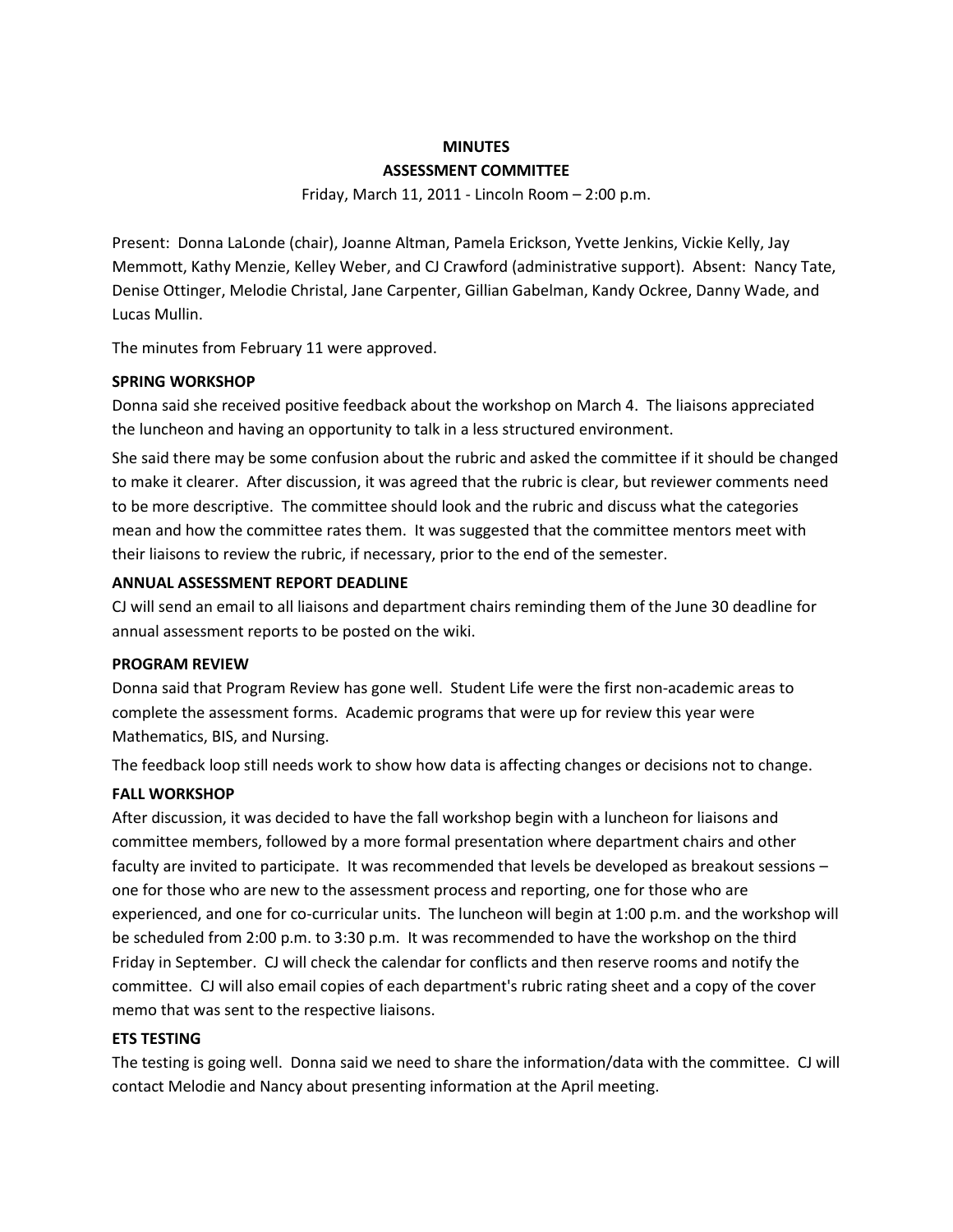### **OTHER**

Donna suggested that Admissions should be the next non-academic unit to go through the Assessment process. CJ will set up a meeting for Donna and her to meet with Richard Liedtke.

It was suggested to come up with assessment award(s) to give out during the first faculty meeting for the academic year. Donna said it was a good idea and is considering recognizing a department and also one or two liaisons.

### **The next meeting is April 8 at 2:00 p.m. in Morgan 270.**

The meeting adjourned.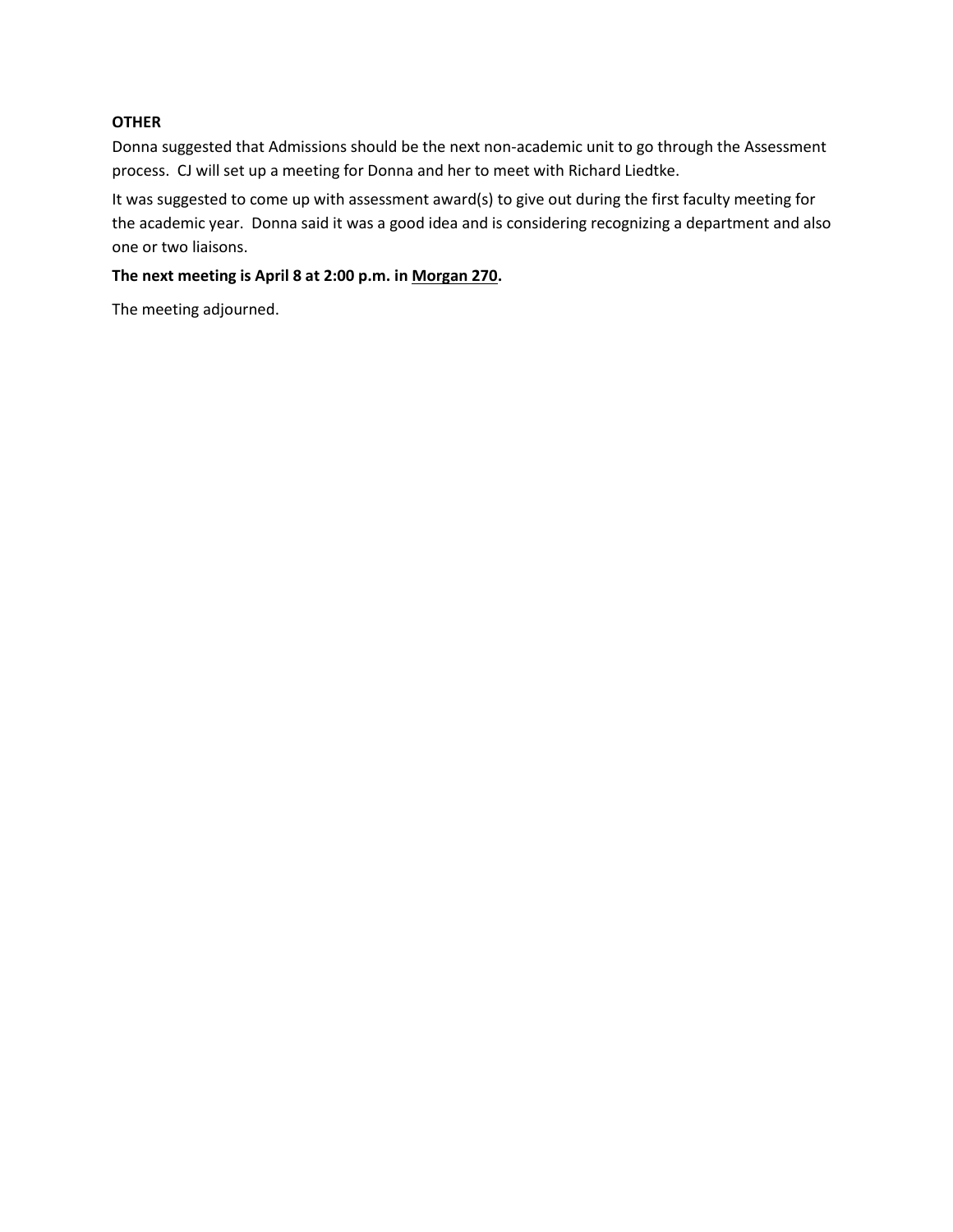|                                    | <b>Faculty Senate Action Item</b>    |                |                    |
|------------------------------------|--------------------------------------|----------------|--------------------|
|                                    | No. 11-18                            |                |                    |
|                                    | <b>Chair/Direct Report Signature</b> | Recommendation | <b>Review Date</b> |
| Department/Area                    |                                      |                |                    |
| <b>Dean/Direct Report</b>          |                                      | APPROVE        | March 14,201       |
| <b>Interdisciplinary Committee</b> | ancy                                 | Jearove        |                    |

Part I General Information

1. Exact proposed catalog description (including course number, title, and credits, prerequisites)

WU 101 The Washburn Experience - This three-hour course for first year students focuses on developing the skills necessary to be successful in college. Each section of the course will use common themes such as the exploration of study skills, wellness, technology, academic integrity, information literacy, global citizenship and others to introduce students to a series of best practices.

2. Rationale for offering this course.

The rationale for this course is found in the work of the university-wide First Year Experience committee over the last three years and in Washburn University's new strategic plan. The committee's recommendation was that a comprehensive course be offered which extends the work begun at New Student Orientation and transitions them into their university experience through the development of comprehensive, college-level success skills. This recommendation is based on research which shows that universities that have a formal first year program retain students at a higher rate than those schools which do not. The committee did extensive research to confirm its position that Washburn University should move forward with this endeavor.

3. Does this represent an added course to your curriculum?

- a.  $No$  Which course(s) is it replacing?
- b. Yes  $\boxtimes$  How is the cost to be underwritten? FYE funds
- 4. What will be the extent and nature of the reading required for this course?

See attached syllabus and an example of the financial literacy reading. The course will have a customized textbook specific to Washburn University's services and traditions in combination with chapters focusing on general success skills.

Part II Content Considerations

 $1$  of  $2$ C:\Users\Alan\AppData\Local\Temp\WU 101 New Course Review Form-1.docx